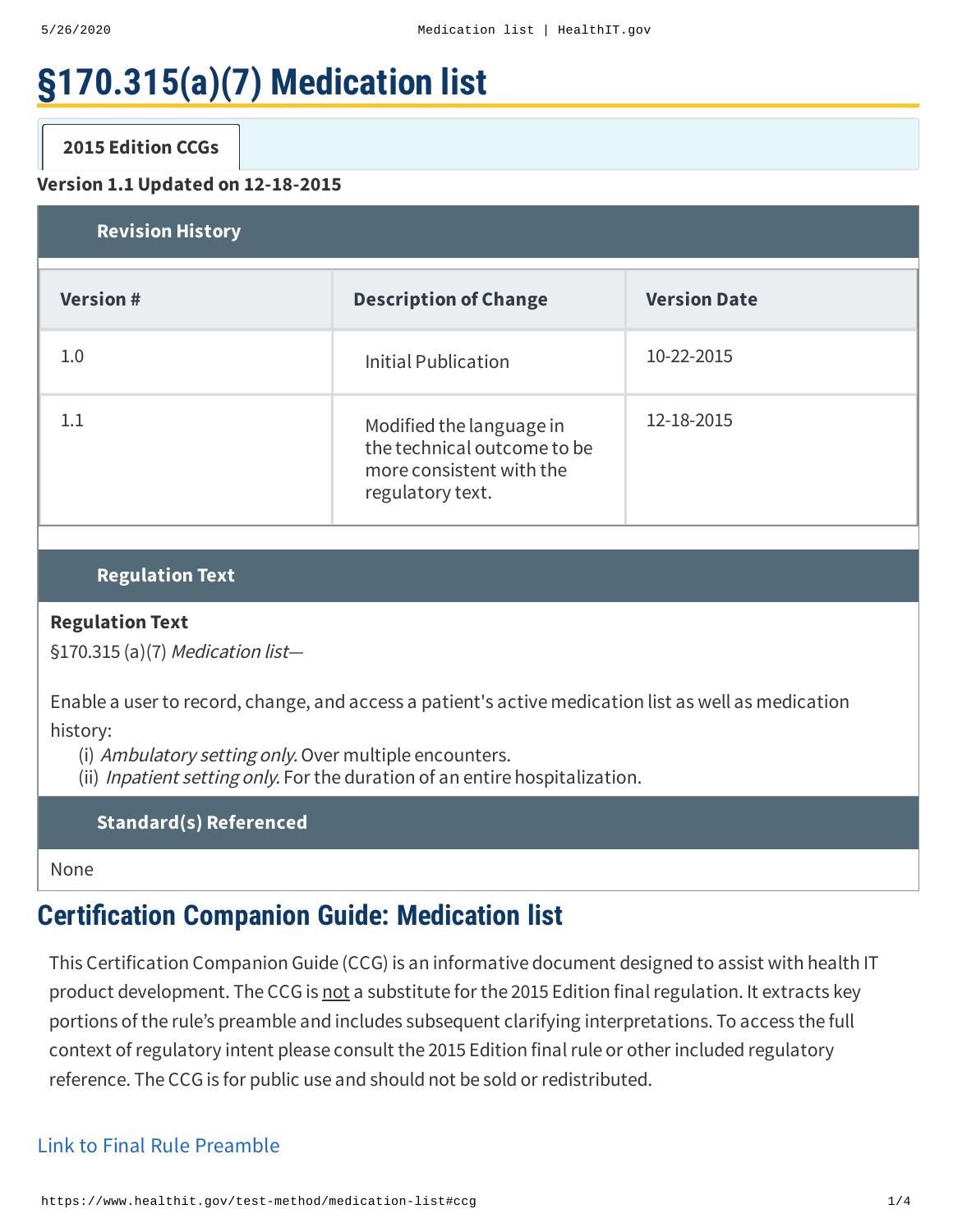| <b>Edition</b> | <b>Gap Certification</b> | <b>Base EHR Definition</b> | <b>In Scope for CEHRT</b> |
|----------------|--------------------------|----------------------------|---------------------------|
| Comparision    | <b>Eligible</b>          |                            | <b>Definition</b>         |
| Unchanged      | Yes                      | Included                   | Yes                       |

# **Certification Requirements**

Privacy and Security: This certification criterion was adopted at § 170.315(a)(7). As a result, an ONC-ACB must ensure that a product presented for certification to a  $\S 170.315(a)$  "paragraph (a)" criterion includes the privacy and security criteria (adopted in § 170.315(d)) within the overall scope of the certificate issued to the product.

- The privacy and security criteria (adopted in § 170.315(d)) do not need to be explicitly tested with this specific paragraph (a) criterion unless it is the only criterion for which certification is requested.
- As a general rule, a product presented for certification only needs to be presented once to each applicable privacy and security criterion (adopted in § 170.315(d)) so long as the health IT developer attests that such privacy and security capabilities apply to the full scope of capabilities included in the requested certification. However, exceptions exist for § 170.315(e)(1) "VDT" and (e)(2) "secure messaging," which are explicitly stated.

# **Table for Privacy and Security**

- If choosing Approach 1:
	- $\circ$  [Authentication,](https://www.healthit.gov/test-method/authentication-access-control-authorization) access control, and authorization (§ 170.315(d)(1))
	- Auditable events and [tamper-resistance](https://www.healthit.gov/test-method/auditable-events-and-tamper-resistance) (§ 170.315(d)(2))
	- $\circ$  Audit reports (§ [170.315\(d\)\(3\)\)](https://www.healthit.gov/test-method/audit-reports)
	- Amendments (§ [170.315\(d\)\(4\)\)](https://www.healthit.gov/test-method/amendments)
	- Automatic access time-out (§ [170.315\(d\)\(5\)\)](https://www.healthit.gov/test-method/automatic-access-time-out)
	- $\circ$  Emergency access (§ [170.315\(d\)\(6\)\)](https://www.healthit.gov/test-method/emergency-access)
	- End-user device encryption (§ [170.315\(d\)\(7\)\)](https://www.healthit.gov/test-method/end-user-device-encryption)
- If choosing Approach 2:
	- For each applicable P&S certification criterion not certified for approach 1,the health IT developer may certify for the criterion using system documentation which provides a clear description of how the external services necessary to meet the P&S criteria would be deployed and used. Please see the 2015 Edition final rule correction notice at 80 FR [76870](http://www.federalregister.gov/a/2015-31255/p-35) for additional clarification.

Design and Performance: The following design and performance certification criteria (adopted in §

 $170.315(g)$ ) must also be certified in order for the product to be certified.

- Safety-enhanced design (§ 170.315(g)(3)) must be explicitly demonstrated for this criterion.
- When a single quality management system (QMS) is used, the QMS only needs to be identified once. Otherwise, the QMS' need to be identified for every capability to which it was applied.
- When a single accessibility-centered design standard is used, the standard only needs to be identified once. Otherwise, the accessibility-centered design standards need to be identified for every capability to which they were applied; or, alternatively the developer must state that no accessibilitycentered design was used.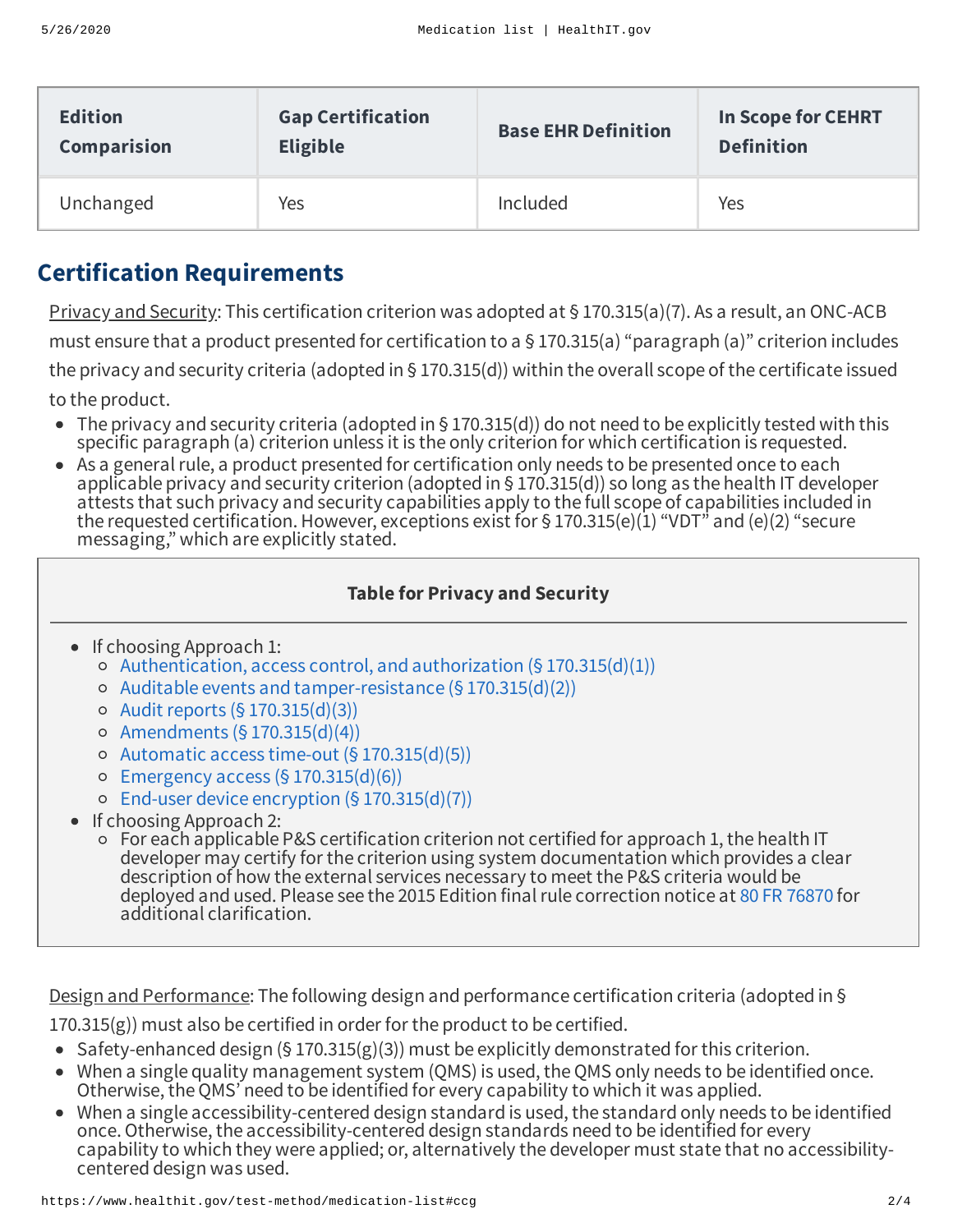#### **Table for Design and Performance**

- [Safety-enhanced](https://www.healthit.gov/test-method/safety-enhanced-design) design  $(§ 170.315(g)(3))$
- Quality [management](https://www.healthit.gov/test-method/quality-management-system) system (§ 170.315(g)(4))
- [Accessibility-centered](https://www.healthit.gov/test-method/accessibility-centered-design) design  $(§ 170.315(g)(5))$

# **Technical Explanations and Clarifications**

#### **Applies to entire criterion**

#### **Clarifications:**

- There is no standard required for this criterion.
- In addition to active medications and medication history, "medication history'' is intended to include a record of prior modifications to a patient's medications. [see also 75 FR [44604\]](http://www.federalregister.gov/a/2010-17210/p-216)
- We do not define "medications" for the purposes of testing and certification. For example, developers could choose to include over-the-counter medications and herbal supplements. [see also 80 FR [62621](http://www.federalregister.gov/a/2015-25597/p-272)]

# **Paragraph (a)(7)(i)**

Technical outcome – For health IT to be certified for an ambulatory setting, it will need to be designed to enable the user to electronically record, change, and access a patient's medication list that consists of data from multiple encounters.

#### **Clarifications:**

No additional clarifications available.

### **Paragraph (a)(7)(ii)**

Technical outcome – For health IT to be certified for an inpatient setting, it will need to enable the user to electronically record, change, and access a patient's medication list that consists of data that comprises the duration of an entire hospitalization, including multiple wards or units during the patient's stay.

### **Clarifications:**

• Technology does not need to cover multiple hospitalizations for the purposes of certification. [see also 77 FR [54212](http://www.federalregister.gov/a/2012-20982/p-649)]